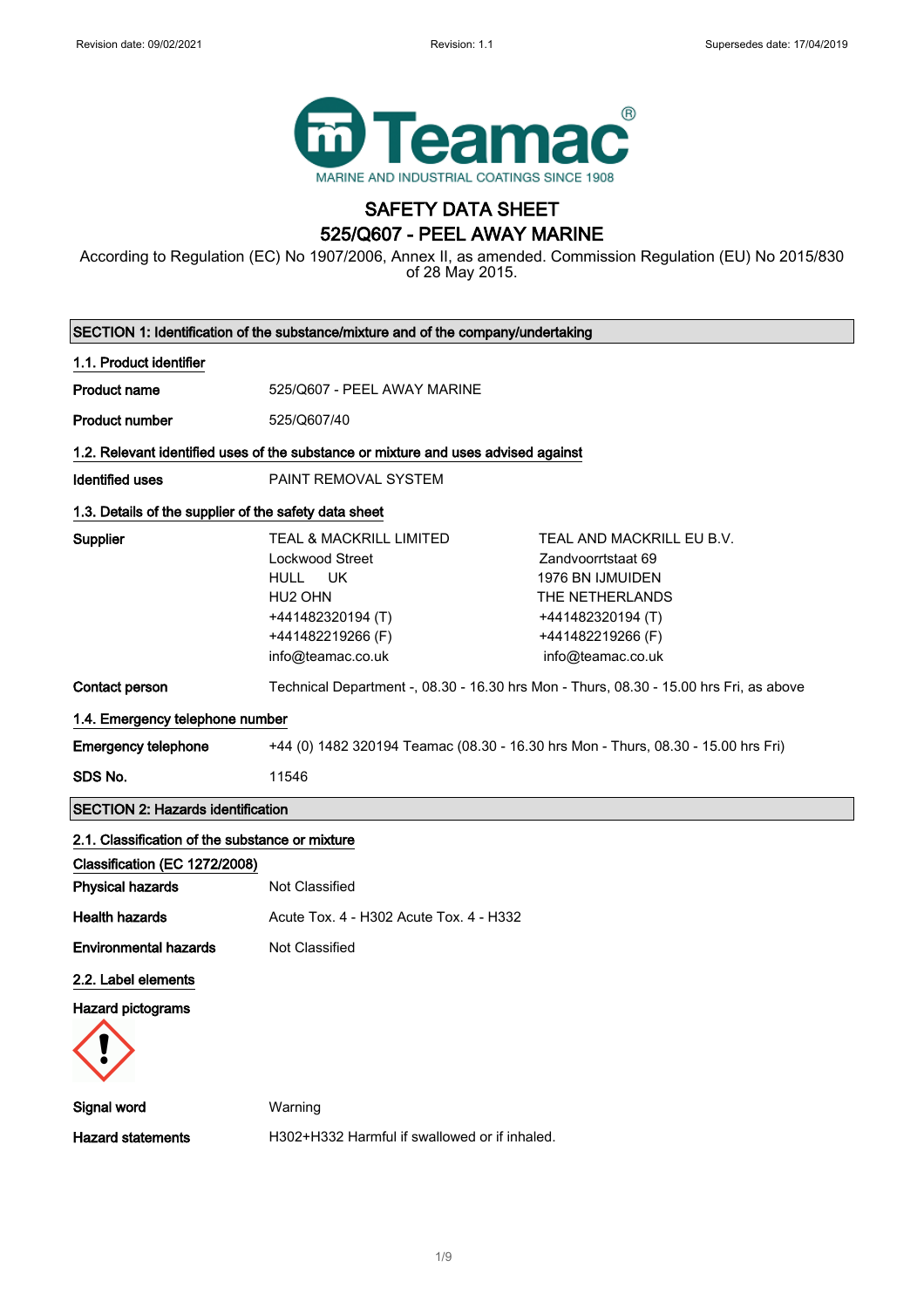| <b>Precautionary statements</b>           | P <sub>102</sub> Keep out of reach of children.<br>P261 Avoid breathing fume, vapours.<br>P264 Wash hands thoroughly after handling.<br>P270 Do not eat, drink or smoke when using this product.<br>P301+P312 IF SWALLOWED: Call a POISON CENTRE/doctor if you feel unwell.<br>P501 Dispose of contents/ container in accordance with national regulations. |  |
|-------------------------------------------|-------------------------------------------------------------------------------------------------------------------------------------------------------------------------------------------------------------------------------------------------------------------------------------------------------------------------------------------------------------|--|
| Contains                                  | <b>BENZYL ALCOHOL</b>                                                                                                                                                                                                                                                                                                                                       |  |
| Supplementary precautionary<br>statements | P304+P340 IF INHALED: Remove person to fresh air and keep comfortable for breathing.                                                                                                                                                                                                                                                                        |  |

#### 2.3. Other hazards

This product does not contain any substances classified as PBT or vPvB.

| <b>SECTION 3: Composition/information on ingredients</b>                   |                                                        |
|----------------------------------------------------------------------------|--------------------------------------------------------|
| 3.2. Mixtures                                                              |                                                        |
| <b>BENZYL ALCOHOL</b>                                                      | 30-60%                                                 |
| CAS number: 100-51-6                                                       | EC number: 202-859-9                                   |
| <b>Classification</b><br>Acute Tox. 4 - H302<br><b>Acute Tox. 4 - H332</b> | Classification (67/548/EEC or 1999/45/EC)<br>Xn;R20/22 |
| kaolin<br>CAS number: 1332-58-7                                            | 10-30%                                                 |
| Classification<br>Not Classified                                           | Classification (67/548/EEC or 1999/45/EC)              |

The Full Text for all R-Phrases and Hazard Statements are Displayed in Section 16.

## SECTION 4: First aid measures

## 4.1. Description of first aid measures

| General information                                              | Move affected person to fresh air and keep warm and at rest in a position comfortable for<br>breathing. Never give anything by mouth to an unconscious person.                                                                                                                                                             |  |
|------------------------------------------------------------------|----------------------------------------------------------------------------------------------------------------------------------------------------------------------------------------------------------------------------------------------------------------------------------------------------------------------------|--|
| Inhalation                                                       | Remove affected person from source of contamination. Move affected person to fresh air and<br>keep warm and at rest in a position comfortable for breathing. Get medical attention if any<br>discomfort continues. Place unconscious person on their side in the recovery position and<br>ensure breathing can take place. |  |
| Ingestion                                                        | DO NOT induce vomiting. Get medical attention immediately. Move affected person to fresh<br>air and keep warm and at rest in a position comfortable for breathing.                                                                                                                                                         |  |
| <b>Skin contact</b>                                              | Remove affected person from source of contamination. Remove contaminated clothing<br>immediately and wash skin with soap and water.                                                                                                                                                                                        |  |
| Eye contact                                                      | Remove any contact lenses and open eyelids wide apart. Continue to rinse for at least 15<br>minutes and get medical attention.                                                                                                                                                                                             |  |
| 4.2. Most important symptoms and effects, both acute and delayed |                                                                                                                                                                                                                                                                                                                            |  |
| General information                                              | Get medical attention promptly if symptoms occur after washing.                                                                                                                                                                                                                                                            |  |

### 4.3. Indication of any immediate medical attention and special treatment needed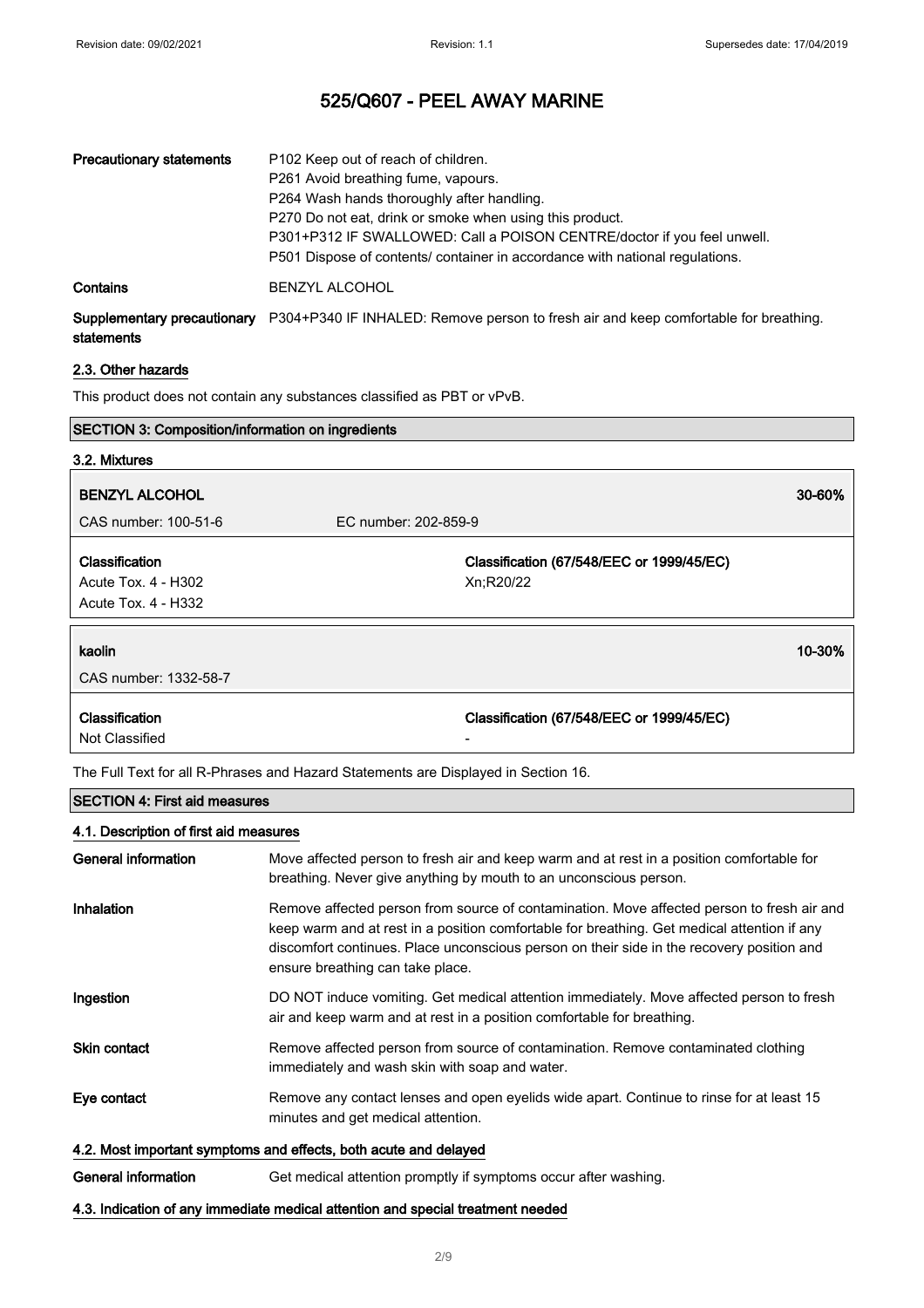| Notes for the doctor                                              | No specific recommendations.                                                                                                                                                                                                                                                                                                                                                                                                                                                                                                                                                                                                                                                                                                                                                                                                                                               |
|-------------------------------------------------------------------|----------------------------------------------------------------------------------------------------------------------------------------------------------------------------------------------------------------------------------------------------------------------------------------------------------------------------------------------------------------------------------------------------------------------------------------------------------------------------------------------------------------------------------------------------------------------------------------------------------------------------------------------------------------------------------------------------------------------------------------------------------------------------------------------------------------------------------------------------------------------------|
| <b>SECTION 5: Firefighting measures</b>                           |                                                                                                                                                                                                                                                                                                                                                                                                                                                                                                                                                                                                                                                                                                                                                                                                                                                                            |
| 5.1. Extinguishing media                                          |                                                                                                                                                                                                                                                                                                                                                                                                                                                                                                                                                                                                                                                                                                                                                                                                                                                                            |
| Suitable extinguishing media                                      | Extinguish with foam, carbon dioxide, dry powder or water fog. Do not use water jet as an<br>extinguisher, as this will spread the fire.                                                                                                                                                                                                                                                                                                                                                                                                                                                                                                                                                                                                                                                                                                                                   |
| 5.2. Special hazards arising from the substance or mixture        |                                                                                                                                                                                                                                                                                                                                                                                                                                                                                                                                                                                                                                                                                                                                                                                                                                                                            |
| Specific hazards                                                  | The product is non-combustible. Toxic and corrosive gases or vapours.                                                                                                                                                                                                                                                                                                                                                                                                                                                                                                                                                                                                                                                                                                                                                                                                      |
| 5.3. Advice for firefighters                                      |                                                                                                                                                                                                                                                                                                                                                                                                                                                                                                                                                                                                                                                                                                                                                                                                                                                                            |
| Protective actions during<br>firefighting                         | Avoid breathing fire gases or vapours. Avoid the spillage or runoff entering drains, sewers or<br>watercourses. Cool containers exposed to flames with water until well after the fire is out.                                                                                                                                                                                                                                                                                                                                                                                                                                                                                                                                                                                                                                                                             |
| Special protective equipment<br>for firefighters                  | Wear positive-pressure self-contained breathing apparatus (SCBA) and appropriate protective<br>clothing.                                                                                                                                                                                                                                                                                                                                                                                                                                                                                                                                                                                                                                                                                                                                                                   |
| <b>SECTION 6: Accidental release measures</b>                     |                                                                                                                                                                                                                                                                                                                                                                                                                                                                                                                                                                                                                                                                                                                                                                                                                                                                            |
|                                                                   | 6.1. Personal precautions, protective equipment and emergency procedures                                                                                                                                                                                                                                                                                                                                                                                                                                                                                                                                                                                                                                                                                                                                                                                                   |
| <b>Personal precautions</b>                                       | Avoid inhalation of vapours and contact with skin and eyes. Provide adequate ventilation.<br>Wear protective clothing as described in Section 8 of this safety data sheet.                                                                                                                                                                                                                                                                                                                                                                                                                                                                                                                                                                                                                                                                                                 |
| 6.2. Environmental precautions                                    |                                                                                                                                                                                                                                                                                                                                                                                                                                                                                                                                                                                                                                                                                                                                                                                                                                                                            |
| <b>Environmental precautions</b>                                  | Avoid discharge into drains or watercourses or onto the ground. Contain spillage with sand,<br>earth or other suitable non-combustible material. Spillages or uncontrolled discharges into<br>watercourses must be reported immediately to the Environmental Agency or other appropriate<br>regulatory body.                                                                                                                                                                                                                                                                                                                                                                                                                                                                                                                                                               |
| 6.3. Methods and material for containment and cleaning up         |                                                                                                                                                                                                                                                                                                                                                                                                                                                                                                                                                                                                                                                                                                                                                                                                                                                                            |
| Methods for cleaning up                                           | Avoid the spillage or runoff entering drains, sewers or watercourses. Absorb in vermiculite, dry<br>sand or earth and place into containers. Collect and place in suitable waste disposal<br>containers and seal securely. For waste disposal, see Section 13.                                                                                                                                                                                                                                                                                                                                                                                                                                                                                                                                                                                                             |
| 6.4. Reference to other sections                                  |                                                                                                                                                                                                                                                                                                                                                                                                                                                                                                                                                                                                                                                                                                                                                                                                                                                                            |
| Reference to other sections                                       | For personal protection, see Section 8.                                                                                                                                                                                                                                                                                                                                                                                                                                                                                                                                                                                                                                                                                                                                                                                                                                    |
| <b>SECTION 7: Handling and storage</b>                            |                                                                                                                                                                                                                                                                                                                                                                                                                                                                                                                                                                                                                                                                                                                                                                                                                                                                            |
| 7.1. Precautions for safe handling                                |                                                                                                                                                                                                                                                                                                                                                                                                                                                                                                                                                                                                                                                                                                                                                                                                                                                                            |
| <b>Usage precautions</b>                                          | Keep away from heat, sparks and open flame. Avoid spilling. Avoid contact with skin and<br>eyes. Avoid inhalation of vapours and spray mists. Do not eat, drink or smoke when using the<br>product. Good personal hygiene procedures should be implemented. Wash hands and any<br>other contaminated areas of the body with soap and water before leaving the work site. The<br>Manual Handling Operations Regulations may apply to the handling of containers of this<br>product. To assist employers, the following method of calculating the weight for any pack size<br>is given. Take the pack size volume in litres and multiply this figure by the specific gravity<br>value given in section 9. This will give the net weight of the coating in kilograms. Allowance<br>will then have to be made for the immediate packaging to give an approximate gross weight. |
| 7.2. Conditions for safe storage, including any incompatibilities |                                                                                                                                                                                                                                                                                                                                                                                                                                                                                                                                                                                                                                                                                                                                                                                                                                                                            |
| <b>Storage precautions</b>                                        | Store in closed original container at temperatures between 5°C and 25°C. Keep away from                                                                                                                                                                                                                                                                                                                                                                                                                                                                                                                                                                                                                                                                                                                                                                                    |

heat, sparks and open flame. Protect from freezing and direct sunlight. Keep container tightly closed. Keep containers upright. Store away from the following materials: Oxidising materials. Alkalis. Acids.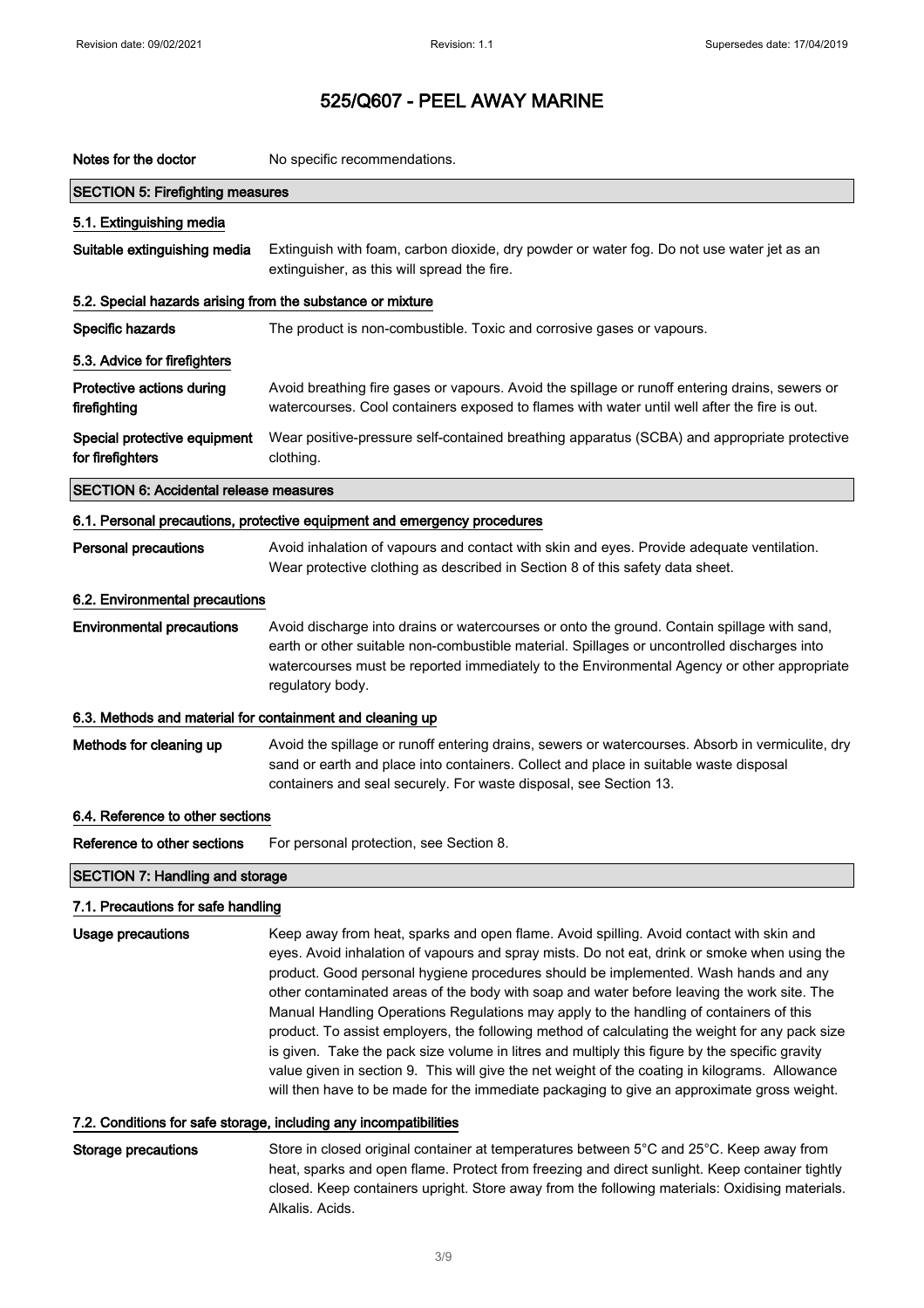### 7.3. Specific end use(s)

Specific end use(s) The identified uses for this product are detailed in Section 1.2. Usage description Collect and place in suitable waste disposal containers and seal securely. Label the containers containing waste and contaminated materials and remove from the area as soon as possible.

## SECTION 8: Exposure controls/Personal protection

#### 8.1. Control parameters

#### Occupational exposure limits

#### kaolin

Long-term exposure limit (8-hour TWA): WEL 2 mg/m<sup>3</sup> WEL = Workplace Exposure Limit.

#### 8.2. Exposure controls

## Protective equipment





| Appropriate engineering<br>controls | Provide adequate ventilation. Observe Occupational Exposure Limits and minimise the risk of<br>inhalation of vapours.                                                                                                                                                                                                                                                                                                                                                                                                                                                                                                                                                                                                                                                       |
|-------------------------------------|-----------------------------------------------------------------------------------------------------------------------------------------------------------------------------------------------------------------------------------------------------------------------------------------------------------------------------------------------------------------------------------------------------------------------------------------------------------------------------------------------------------------------------------------------------------------------------------------------------------------------------------------------------------------------------------------------------------------------------------------------------------------------------|
| Eye/face protection                 | Wear approved, tight fitting safety glasses where splashing is probable.                                                                                                                                                                                                                                                                                                                                                                                                                                                                                                                                                                                                                                                                                                    |
| Hand protection                     | To protect hands from chemicals, gloves should comply with European Standards EN388 and<br>374. As a general principle, exposure should be managed by means other than the provision<br>of protective gloves. Manufacturers' performance data suggest that the optimum glove for use<br>should be: Neoprene, nitrile, polyethylene or PVC. Barrier cream applied before work may<br>make it easier to clean the skin after exposure, but does not prevent absorption through the<br>skin. It should be noted that liquid may penetrate the gloves. Frequent changes are<br>recommended. The most suitable glove should be chosen in consultation with the glove<br>supplier/manufacturer, who can provide information about the breakthrough time of the glove<br>material. |
| Other skin and body<br>protection   | Wear appropriate clothing to prevent reasonably probable skin contact.                                                                                                                                                                                                                                                                                                                                                                                                                                                                                                                                                                                                                                                                                                      |
| Hygiene measures                    | No specific hygiene procedures recommended but good personal hygiene practices should<br>always be observed when working with chemical products.                                                                                                                                                                                                                                                                                                                                                                                                                                                                                                                                                                                                                            |
| <b>Respiratory protection</b>       | Protection against nuisance dust must be used when the airborne concentration exceeds 10<br>mg/m3. In case of inadequate ventilation or risk of inhalation of dust, use suitable respiratory<br>equipment with particle filter (type P2).                                                                                                                                                                                                                                                                                                                                                                                                                                                                                                                                   |

#### SECTION 9: Physical and chemical properties

| 9.1. Information on basic physical and chemical properties |                         |
|------------------------------------------------------------|-------------------------|
| Appearance                                                 | Viscous, cloudy liquid. |
| Colour                                                     | Grey.                   |
| Odour threshold                                            | Not determined.         |
| Melting point                                              | Not applicable.         |
| Initial boiling point and range                            | Not determined.         |
| Flash point                                                | Not applicable.         |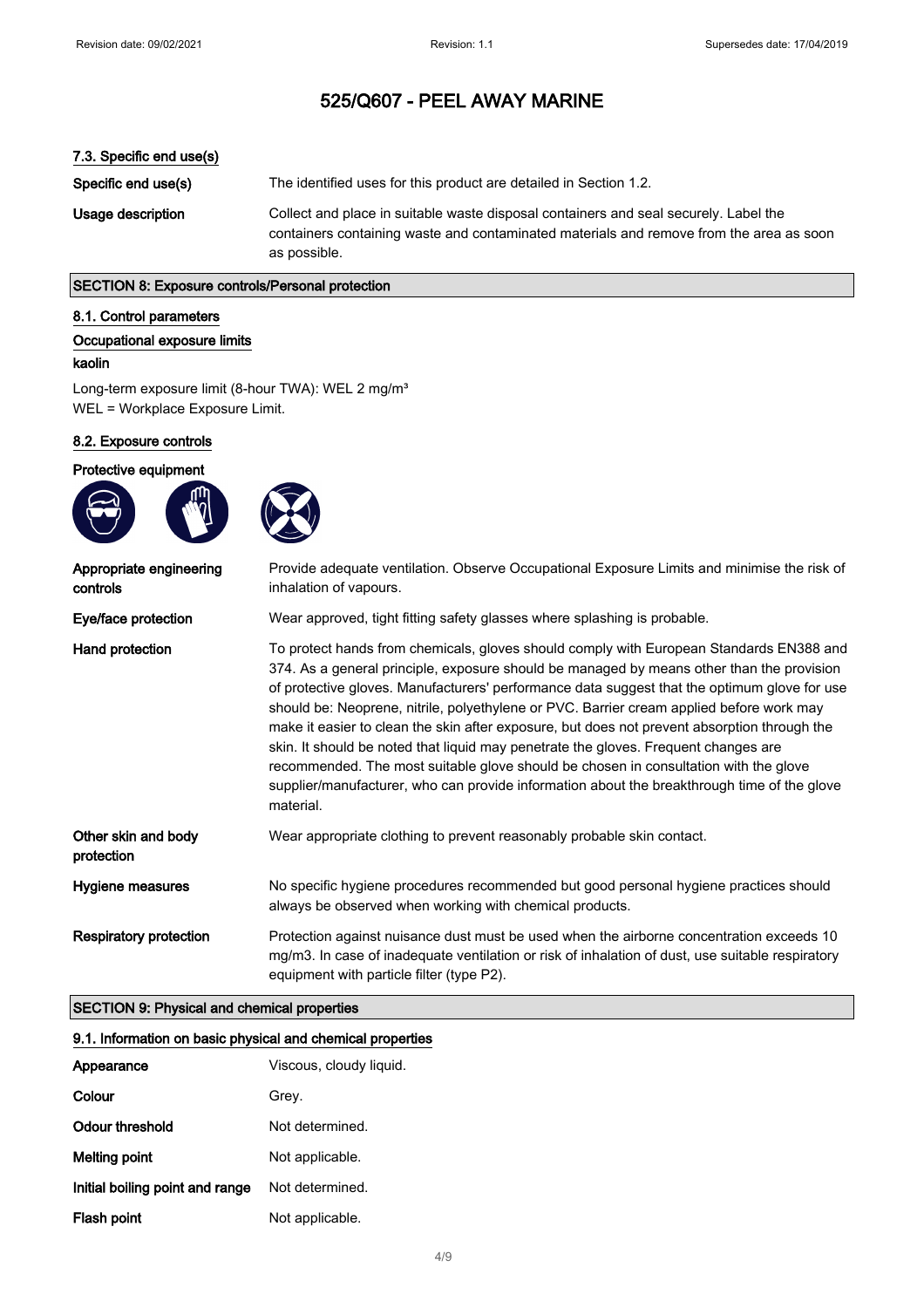| <b>Evaporation rate</b>                            | Not determined.                                                                                                                    |  |
|----------------------------------------------------|------------------------------------------------------------------------------------------------------------------------------------|--|
| <b>Evaporation factor</b>                          | Not determined.                                                                                                                    |  |
| Flammability (solid, gas)                          | Not applicable.                                                                                                                    |  |
| Upper/lower flammability or<br>explosive limits    | Not applicable.                                                                                                                    |  |
| Vapour pressure                                    | Not determined.                                                                                                                    |  |
| Vapour density                                     | Not determined.                                                                                                                    |  |
| <b>Bulk density</b>                                | Not applicable.                                                                                                                    |  |
| Solubility(ies)                                    | Miscible with water Miscible with the following materials: Alcohols.                                                               |  |
| Auto-ignition temperature                          | $>400^{\circ}$ C                                                                                                                   |  |
| <b>Explosive properties</b>                        | Not applicable.                                                                                                                    |  |
| <b>Explosive under the influence</b><br>of a flame | Not considered to be explosive.                                                                                                    |  |
| <b>Oxidising properties</b>                        | The mixture itself has not been tested but none of the ingredient substances meet the criteria<br>for classification as oxidising. |  |
| 9.2. Other information                             |                                                                                                                                    |  |
| Volatile organic compound                          | Not determined.                                                                                                                    |  |
| <b>SECTION 10: Stability and reactivity</b>        |                                                                                                                                    |  |
| 10.1. Reactivity                                   |                                                                                                                                    |  |
| Reactivity                                         | There are no known reactivity hazards associated with this product.                                                                |  |
| 10.2. Chemical stability                           |                                                                                                                                    |  |
| <b>Stability</b>                                   | Stable at normal ambient temperatures and when used as recommended.                                                                |  |
| 10.3. Possibility of hazardous reactions           |                                                                                                                                    |  |
| Possibility of hazardous<br>reactions              | Not determined.                                                                                                                    |  |
| 10.4. Conditions to avoid                          |                                                                                                                                    |  |
| Conditions to avoid                                | Avoid heat, flames and other sources of ignition. Avoid contact with the following materials:<br>Acids. Oxidising agents.          |  |
| 10.5. Incompatible materials                       |                                                                                                                                    |  |
| Materials to avoid                                 | Strong alkalis. Strong acids. Strong oxidising agents.                                                                             |  |
| 10.6. Hazardous decomposition products             |                                                                                                                                    |  |
| Hazardous decomposition<br>products                | Oxides of carbon. Thermal decomposition or combustion may liberate carbon oxides and<br>other toxic gases or vapours.              |  |
| <b>SECTION 11: Toxicological information</b>       |                                                                                                                                    |  |
| 11.1. Information on toxicological effects         |                                                                                                                                    |  |
| <b>Toxicological effects</b>                       | No data recorded.                                                                                                                  |  |
| Acute toxicity - oral                              |                                                                                                                                    |  |
| ATE oral (mg/kg)                                   | 500.0                                                                                                                              |  |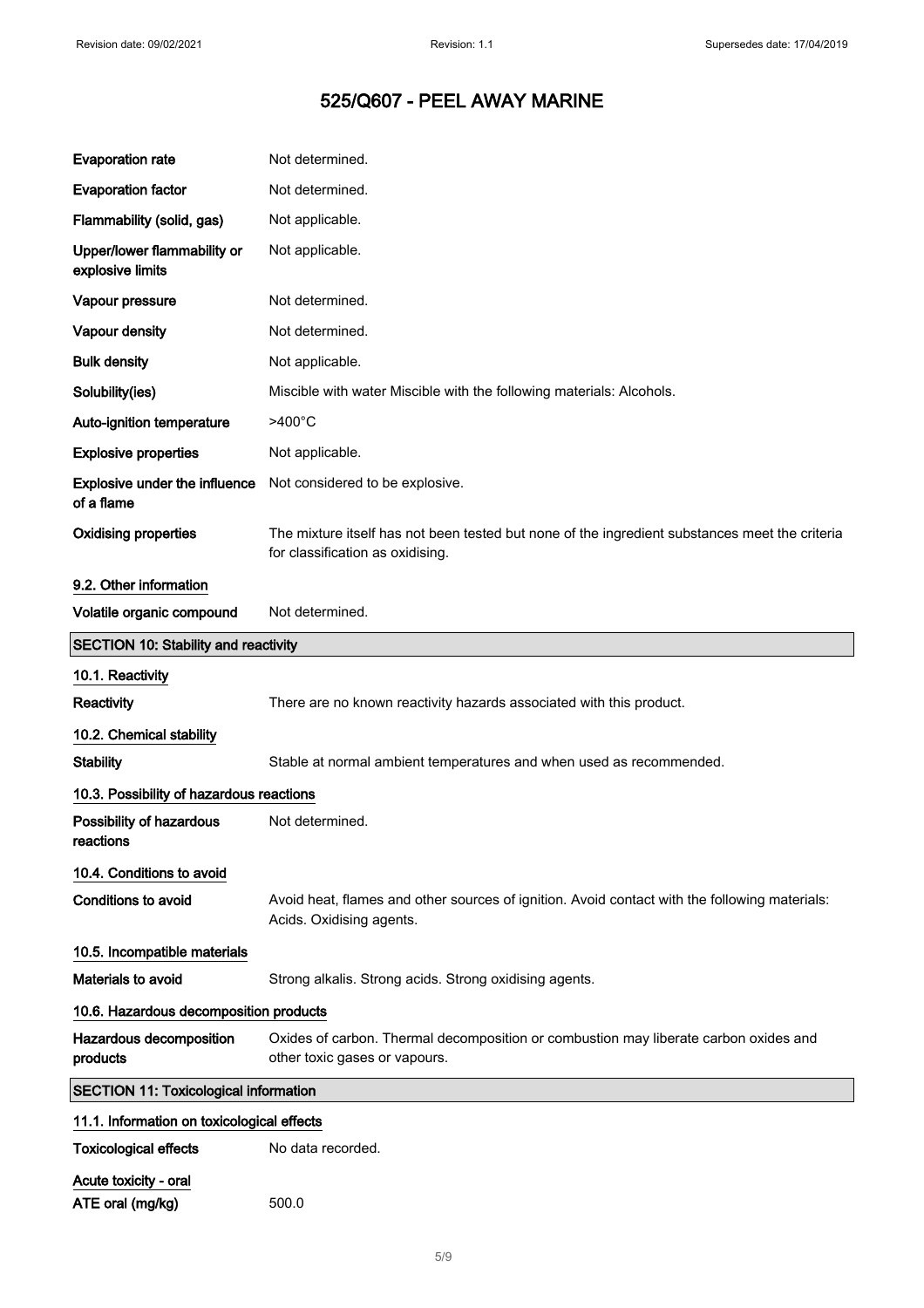# Acute toxicity - inhalation

ATE inhalation (vapours mg/l) 20.0

| General information                 | No specific health hazards known.                                                                                       |
|-------------------------------------|-------------------------------------------------------------------------------------------------------------------------|
| Inhalation                          | Vapours may irritate throat/respiratory system. Symptoms following overexposure may include<br>the following: Coughing. |
| Ingestion                           | Irritating. Symptoms following overexposure may include the following: Nausea, vomiting.<br>Stomach pain.               |
| Skin contact                        | Liquid may irritate skin.                                                                                               |
| Eye contact                         | Irritating to eyes.                                                                                                     |
| Acute and chronic health<br>hazards | This product has low toxicity. Only large quantities are likely to have adverse effects on<br>human health.             |
| Route of exposure                   | Skin absorption. Ingestion. Skin and/or eye contact.                                                                    |
| <b>Medical considerations</b>       | Skin disorders and allergies.                                                                                           |
| .                                   |                                                                                                                         |

### Toxicological information on ingredients.

#### BENZYL ALCOHOL

| Acute toxicity - oral                           |         |
|-------------------------------------------------|---------|
| Acute toxicity oral (LD <sub>50</sub><br>mg/kg) | 1,620.0 |
| <b>Species</b>                                  | Rat     |
| ATE oral (mg/kg)                                | 1,620.0 |
| <b>Acute toxicity - inhalation</b>              |         |
| <b>ATE inhalation (vapours</b><br>mq/l          | 11.0    |

SECTION 12: Ecological information

Ecotoxicity Not regarded as dangerous for the environment.

12.1. Toxicity

## 12.2. Persistence and degradability

Persistence and degradability The product is expected to be biodegradable.

#### 12.3. Bioaccumulative potential

Bioaccumulative potential No data available on bioaccumulation.

#### 12.4. Mobility in soil

assessment

Mobility The product contains substances, which are water soluble and may spread in water systems.

#### 12.5. Results of PBT and vPvB assessment

Results of PBT and vPvB This product does not contain any substances classified as PBT or vPvB.

## 12.6. Other adverse effects

Other adverse effects Not determined.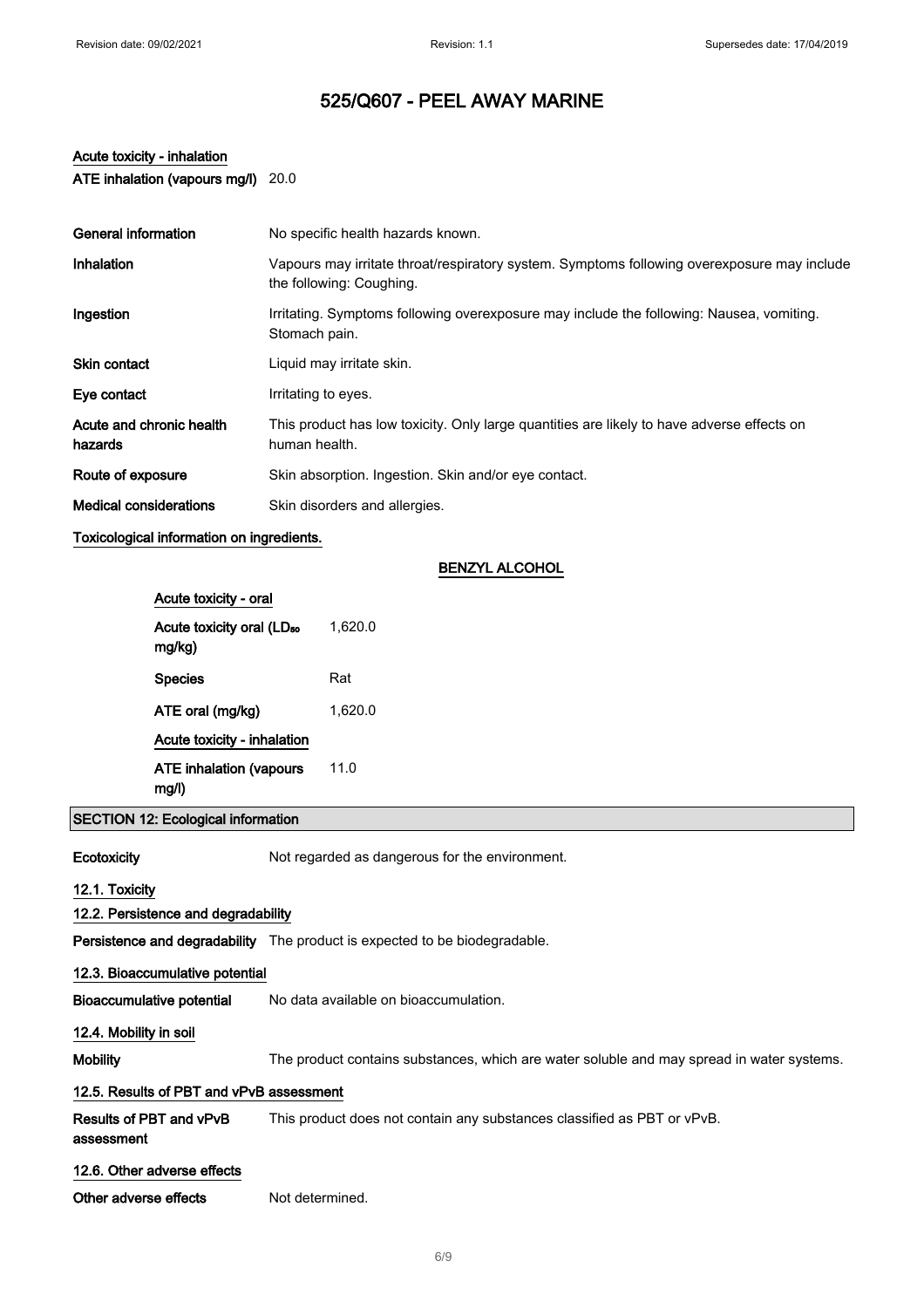### SECTION 13: Disposal considerations

| 13.1. Waste treatment methods |                                                                                                                                                                                                                                                                                                                                                                                                                                                                                                                                                                                                                                                                                                    |
|-------------------------------|----------------------------------------------------------------------------------------------------------------------------------------------------------------------------------------------------------------------------------------------------------------------------------------------------------------------------------------------------------------------------------------------------------------------------------------------------------------------------------------------------------------------------------------------------------------------------------------------------------------------------------------------------------------------------------------------------|
| General information           | Avoid the spillage or runoff entering drains, sewers or watercourses. Waste should be treated<br>as controlled waste. Dispose of waste to licensed waste disposal site in accordance with the<br>requirements of the local Waste Disposal Authority.                                                                                                                                                                                                                                                                                                                                                                                                                                               |
| Disposal methods              | Avoid the spillage or runoff entering drains, sewers or watercourses.                                                                                                                                                                                                                                                                                                                                                                                                                                                                                                                                                                                                                              |
| Waste class                   | When this coating, in its liquid state, as supplied, becomes a waste, it is categorised as non-<br>hazardous waste, with code 08 01 12 (WATER BASED LIQUID WASTE). Part used<br>containers, not drained and/or rigorously scraped out and containing dry residues of the<br>supplied coating, are categorised as non-hazardous waste, with code 08 01 12 (WATER<br>BASED LIQUID WASTE). If mixed with other wastes, the above waste code may not be<br>applicable. Used containers, drained and/or rigorously scraped out and containing dry<br>residues of the supplied coating, are categorised as non-hazardous waste, with code 15 01 02<br>(plastic packaging) or 15 01 04 (metal packaging). |

#### SECTION 14: Transport information

| General                           | The product is not covered by international regulations on the transport of dangerous goods<br>(IMDG, IATA, ADR/RID). |
|-----------------------------------|-----------------------------------------------------------------------------------------------------------------------|
| Road transport notes              | Not classified.                                                                                                       |
| Rail transport notes              | Not classified.                                                                                                       |
| Sea transport notes               | Not classified.                                                                                                       |
| Air transport notes               | Not classified.                                                                                                       |
| 14.1. UN number                   |                                                                                                                       |
| Not applicable.                   |                                                                                                                       |
| 14.2. UN proper shipping name     |                                                                                                                       |
| Not applicable.                   |                                                                                                                       |
| Proper shipping name<br>(ADR/RID) | <b>PAINT OR PAINT RELATED MATERIAL</b>                                                                                |

|  | Proper shipping name (IMDG) PAINT OR PAINT RELATED MATERIAL |
|--|-------------------------------------------------------------|
|--|-------------------------------------------------------------|

Proper shipping name (ICAO) PAINT OR PAINT RELATED MATERIAL

Proper shipping name (ADN) PAINT OR PAINT RELATED MATERIAL

## 14.3. Transport hazard class(es)

Not applicable.

#### 14.4. Packing group

Not applicable.

#### 14.5. Environmental hazards

Environmentally hazardous substance/marine pollutant No.

### 14.6. Special precautions for user

No information required.

#### 14.7. Transport in bulk according to Annex II of MARPOL and the IBC Code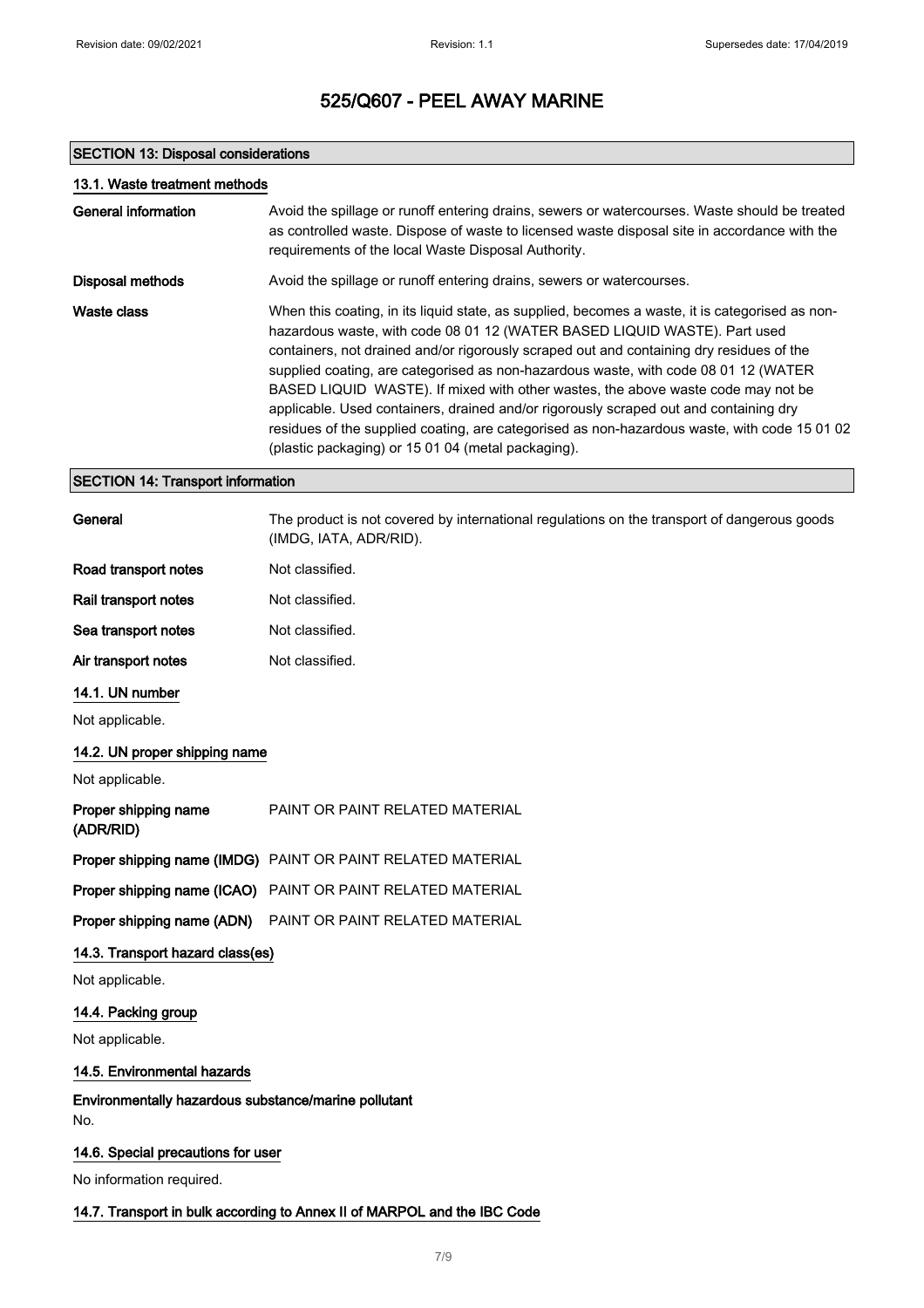## Transport in bulk according to Not applicable. Annex II of MARPOL 73/78 and the IBC Code

## SECTION 15: Regulatory information

## 15.1. Safety, health and environmental regulations/legislation specific for the substance or mixture National regulations The Control of Substances Hazardous to Health Regulations 2002 (SI 2002 No. 2677) (as amended).

| EU legislation | Regulation (EC) No 1907/2006 of the European Parliament and of the Council of 18        |
|----------------|-----------------------------------------------------------------------------------------|
|                | December 2006 concerning the Registration, Evaluation, Authorisation and Restriction of |
|                | Chemicals (REACH) (as amended).                                                         |
|                | Regulation (EC) No 1272/2008 of the European Parliament and of the Council of 16        |
|                | December 2008 on classification, labelling and packaging of substances and mixtures (as |
|                | amended).                                                                               |
|                | $\mathbf{u} \cdot \mathbf{v} = \mathbf{v} \cdot \mathbf{v}$                             |

### Guidance Workplace Exposure Limits EH40.

#### 15.2. Chemical safety assessment

No chemical safety assessment has been carried out.

### SECTION 16: Other information

| Abbreviations and acronyms<br>used in the safety data sheet | ATE: Acute Toxicity Estimate.<br>ADR: European Agreement concerning the International Carriage of Dangerous Goods by<br>Road.<br>CAS: Chemical Abstracts Service.<br>DNEL: Derived No Effect Level.<br>GHS: Globally Harmonized System.<br>ICAO: Technical Instructions for the Safe Transport of Dangerous Goods by Air.<br>IMDG: International Maritime Dangerous Goods.<br>LD <sub>50</sub> : Lethal Dose to 50% of a test population (Median Lethal Dose).<br>PBT: Persistent, Bioaccumulative and Toxic substance.<br>REACH: Registration, Evaluation, Authorisation and Restriction of Chemicals Regulation<br>(EC) No 1907/2006.<br>PNEC: Predicted No Effect Concentration.<br>RID: European Agreement concerning the International Carriage of Dangerous Goods by<br>Rail.<br>SVHC: Substances of Very High Concern.<br>vPvB: Very Persistent and Very Bioaccumulative.<br>cATpE: Converted Acute Toxicity Point Estimate.<br>EC <sub>50</sub> : 50% of maximal Effective Concentration. |
|-------------------------------------------------------------|---------------------------------------------------------------------------------------------------------------------------------------------------------------------------------------------------------------------------------------------------------------------------------------------------------------------------------------------------------------------------------------------------------------------------------------------------------------------------------------------------------------------------------------------------------------------------------------------------------------------------------------------------------------------------------------------------------------------------------------------------------------------------------------------------------------------------------------------------------------------------------------------------------------------------------------------------------------------------------------------------|
| <b>Classification abbreviations</b><br>and acronyms         | Aquatic Acute = Hazardous to the aquatic environment (acute)<br>Aquatic Chronic = Hazardous to the aquatic environment (chronic)<br>Asp. Tox. = Aspiration hazard<br>Carc. = Carcinogenicity<br>Eye Dam. = Serious eye damage<br>Eye Irrit. $=$ Eye irritation<br>Resp. Sens. = Respiratory sensitisation<br>Skin Irrit. = Skin irritation<br>Skin Sens. = Skin sensitisation<br>STOT SE = Specific target organ toxicity-single exposure<br>STOT RE = Specific target organ toxicity-repeated exposure                                                                                                                                                                                                                                                                                                                                                                                                                                                                                           |